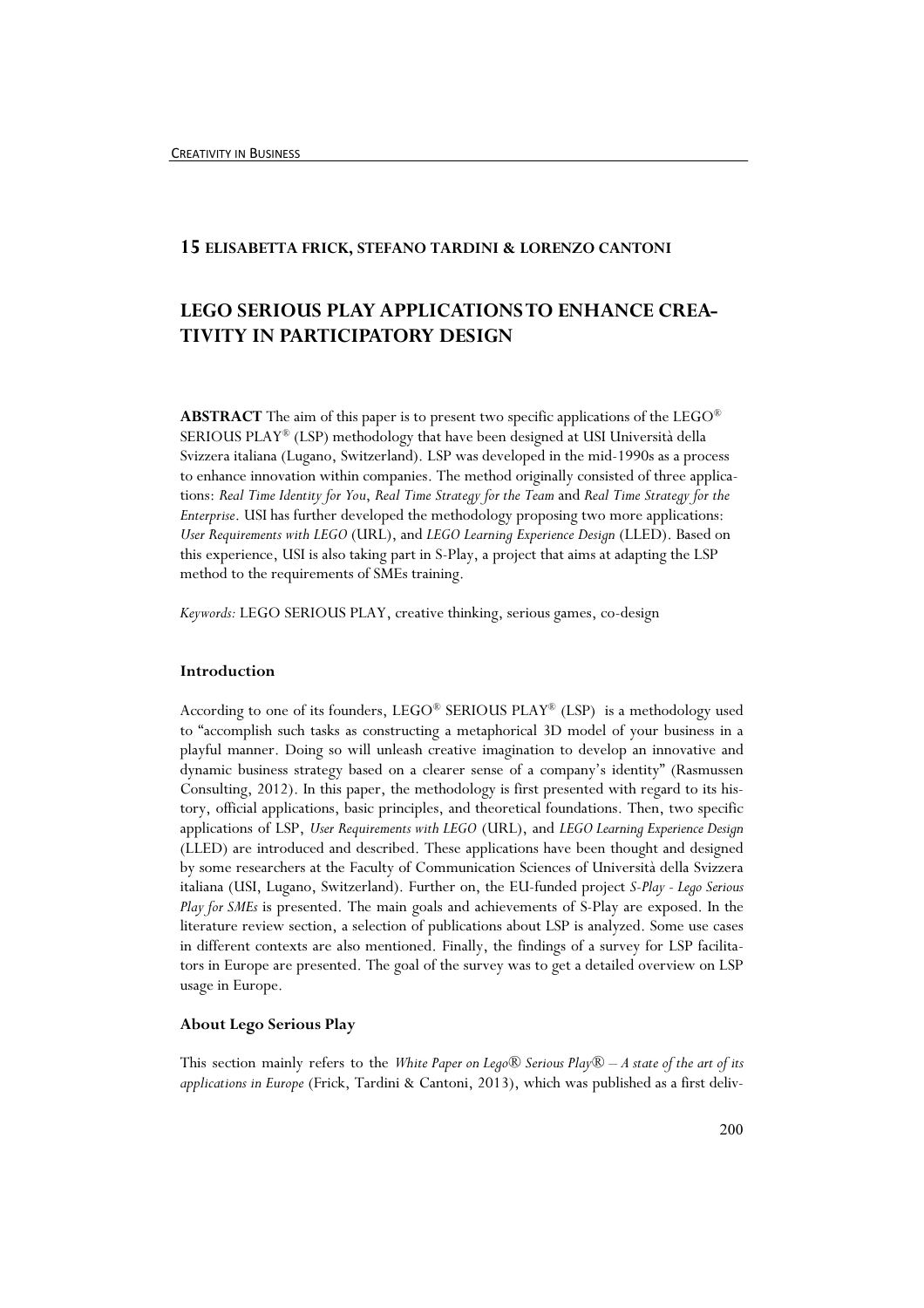erable of the S-Play project. LSP is a facilitated workshop where participants respond to tasks by building symbolic and metaphorical models with LEGO bricks and present them to the other participants (Kristiansen, Hansen & Nielsen, 2009, p. 78). The LSP methodology was officially launched in 2002, but its history dates back to the mid-1990s. At that time, the LEGO Company was facing the big challenge of new toys entering the market, such as videogames. The owner and CEO of LEGO was dissatisfied with the results of the strategydevelopment sessions with his staff: their business was about imagination, but the results of these sessions were all but imaginative (Rasmussen, 2006; Kristiansen, Hansen & Nielsen, 2009). LEGO decided to fund research on this problem and created a separate subsidiary, the Executive Discovery. Thanks to the contribution of Johann Roos and Bart Victor, two professors at the International Institute for Management Development (IMD) in Lausanne (Switzerland), and – later – of Robert Rasmussen, who was director of research and development for the educational division of LEGO Company, the Executive Discovery brought the methodology to market in the early 2000s. Some years later, the Executive Discovery was merged to LEGO itself. In 2010, LEGO launched a community-based business model for LSP.

The standard applications of the Lego Serious Play method are three:

- 1. Real Time Identity for You, whose goal is to allow participants to understand themselves and their colleagues better;
- 2. Real Time Strategy for the Team, which aims at unlocking the full potential of a team quickly, effectively, and deeply;
- 3. Real Time Strategy for the Enterprise, a process to continuously develop strategies in an unpredictable world.

Until 2009, these were the only possible applications of LSP. However, after the shift to the community-based business model, the basic principles and philosophy of LSP became open source, so that the methodology can be now used in a more flexible way. This means that each facilitator is free either to use one of the three standard applications or to design workshops following his/her own needs.

 In general, Lego Serious Play offers means for a group to: share ideas, assumptions and understandings; engage in a rich dialogue and discussion; work out meaningful solutions to problems. In addition, LSP naturally pushes participants to be creative and to find out-ofthe-box solutions.

 An LSP workshop is a structured process where participants are asked to use LEGO bricks to build models representing their thoughts, reflections and ideas. The workshop is always led by a facilitator, who has the task to guide participants through the activities. An LSP workshop usually involves 6 to 10 participants and can last a half-day as well as a couple of days, depending on its goals and structure. The Core Process of LSP consists of four essential steps:

- 1. Posing the question: The facilitator gives a specific challenge to all participants.
- 2. Build metaphorical models: Participants build their answer to the challenge using LEGO bricks. While building their models, participants assign a meaning to them and develop a story covering the meaning.
- 3. Sharing: Participants share their stories with the other participants and listen to the others' stories.
- 4. Reflection: The facilitator encourages participants to reflect on what they have heard and seen in the models.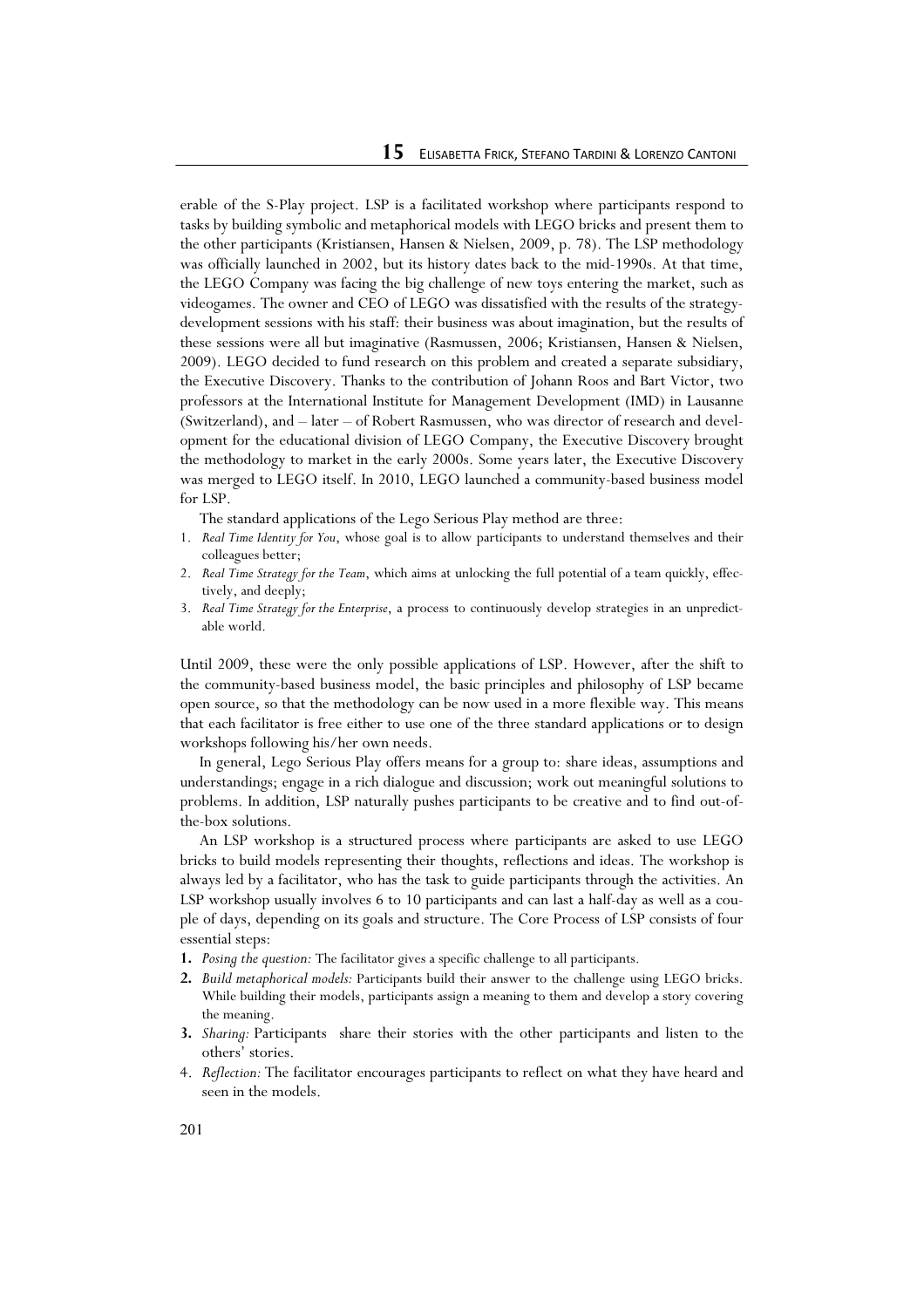### CREATIVITY IN BUSINESS

Lego Serious Play is based on a set of basic assumptions, which are:

- Everyone has a voice. Everyone within an organization or a group can contribute to the discussion, and help generate solutions.
- Think with your hands. Doing together with reflecting instead of just thinking, can enhance understanding and creativity.
- The answer is in the system. No one in the group has the answer to the challenge (neither the facilitator nor the group's leader).
- There is no ONE right answer. Different views and different perceptions are a good thing, and must be pointed out during the workshop.

The LSP method is underpinned by some key theories and concepts, which are shortly mentioned hereafter:

- The concept of play, and in particular, of *adult play in organizations*. In the work context, play is "an intentional gathering of participants who want to use their imagination, agree that they are not directly producing a product or service, and agree to follow a special set of rules" (Rasmussen Consulting, 2012).
- Storytelling and the use of metaphors, which are both key components of play. Storytelling is "a fully active and concrete endeavor. As active participants, we step in and out of the process to elaborate, refine, or evaluate the characters, the setting, or the plot, as we go along" (Rasmussen Consulting, 2012).
- Constructivism (Piaget, 1936) and its extended version developed by Papert (1986), constructionism. These theories state that learning is more effective when people construct something tangible in the real world.
- The *flow model* of Mihaly Csíkszentmihályi (1975) shows how the mental state of a person engaged in a specific activity can change depending on the challenge level and skill level. During a LSP workshop participants often reach the optimal level of engagement when they are in a 'hands on' process. This is what Csikszentmihalyi calls 'flow'.
- The interconnection between the brain and the hands. Using the hands to build 3D-models of pieces of knowledge, ideas and feelings is "a primordial way that the brain uses to construct its own knowledge of the world" (Rasmussen Consulting, 2012).

# Further developments at USI

Since 2006, some researchers at USI Università della Svizzera italiana (Lugano, Switzerland) have started to develop new applications of the Lego Serious Play methodology.

#### URL—User Requirements with LEGO

URL—User Requirements with  $LEGO$  is an application of LSP, which supports the definition of strategies in online communication. The design of this specific application came from a real need encountered by the researchers of NewMinE Lab (www.newmine.org) and webatelier.net (www.webatelier.net), two laboratories of the Faculty of Communication Sciences at USI.

 When it comes to create an application for online communication (i.e., build a new company website, re-design an existing one, develop a mobile app, etc.) stakeholders have to work collaboratively in the early stage to define the application's requirements (requirements elicitation). In this stage, stakeholders should start thinking on aspects such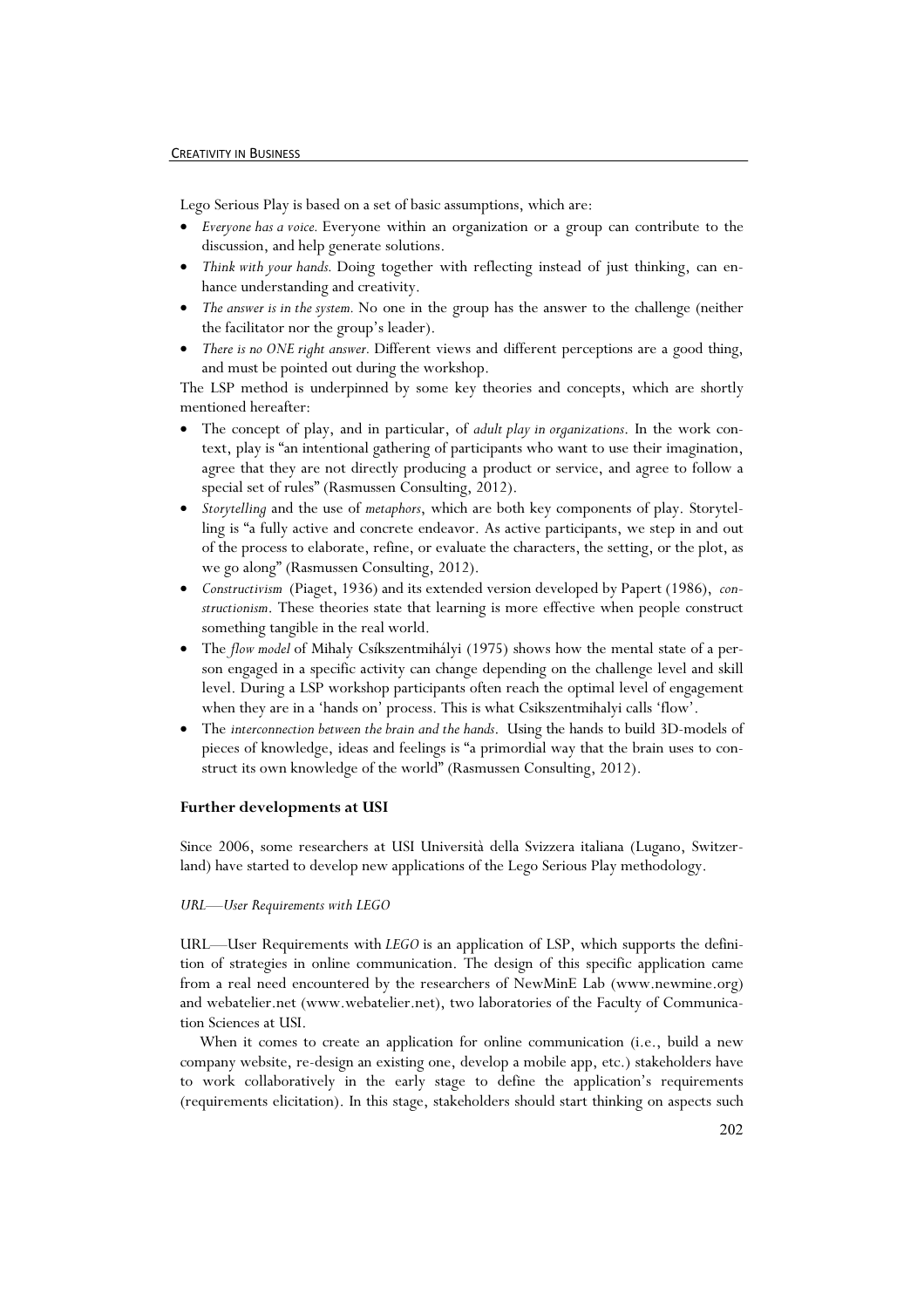as the basic design of the application, its users, contents and goals. Ideally, at the end of this stage, stakeholders should share a common understanding of a web application's requirements. However, often this is not the case: usually, involved stakeholders are professionals coming from several company units (executives, management, communication, corporate identity, marketing, sales, IT, etc.), thus making this common understanding an arduous task. Sometimes, these interactions end up generating confusion, due to misunderstandings, rather than a clear and shared understanding.

 URL has been designed to overcome this kind of difficulties. The method is based on the Online Communication Model (OCM), which describes the communicative elements of an online communication application (Cantoni & Tardini, 2006, pp. 98-100). URL helps in finding requirements that usually do not emerge using other methodologies. For this reason, URL has to be intended as an additional methodology, used besides formal and structured strategies (such as interviews, focus groups, etc.). In an URL workshop, participants have to build LEGO models of:

- their role (how they think they can contribute to the project);
- a typical user of the web application; a content of the web application;
- a functionality of the web application.

Then, they create connections among the models, create a common landscape with all the models, and reflect on it. The generated common landscape can then be used as a basis to start the design of the online communication application. In May 2011, a guide was published, which presents the methodology and how to use it (Cantoni et al., 2011).

### LLED—LEGO Learning Experience Design

Another specific application of LSP is currently under development at eLab, the eLearning service of USI (www.elearninglab.org):  $LED - EGO$  Learning Experience Design. Goal of a LLED workshop is to support instructional designers in the planning of a learning experience (a course, a program, a whole curriculum, etc.). The basic assumption of LLED is that a learning experience (a lecture, a course, a program, etc.) can be designed in a creatively and collaboratively way, and involving all the stakeholders of the project (co-design/ participatory design): teachers, managers, former or future students/participants, tutors, eLearning specialists, and so on. In a LLED workshop, participants are asked to build models of:

- a relevant characteristic of the prospective student;
- a learning objective or a content of the learning experience (piece of knowledge, ability, skills, attitude);
- a teaching strategy or any other organizational aspect.



203 Figure 1: "Knowledge transfer", a model built during a LLED session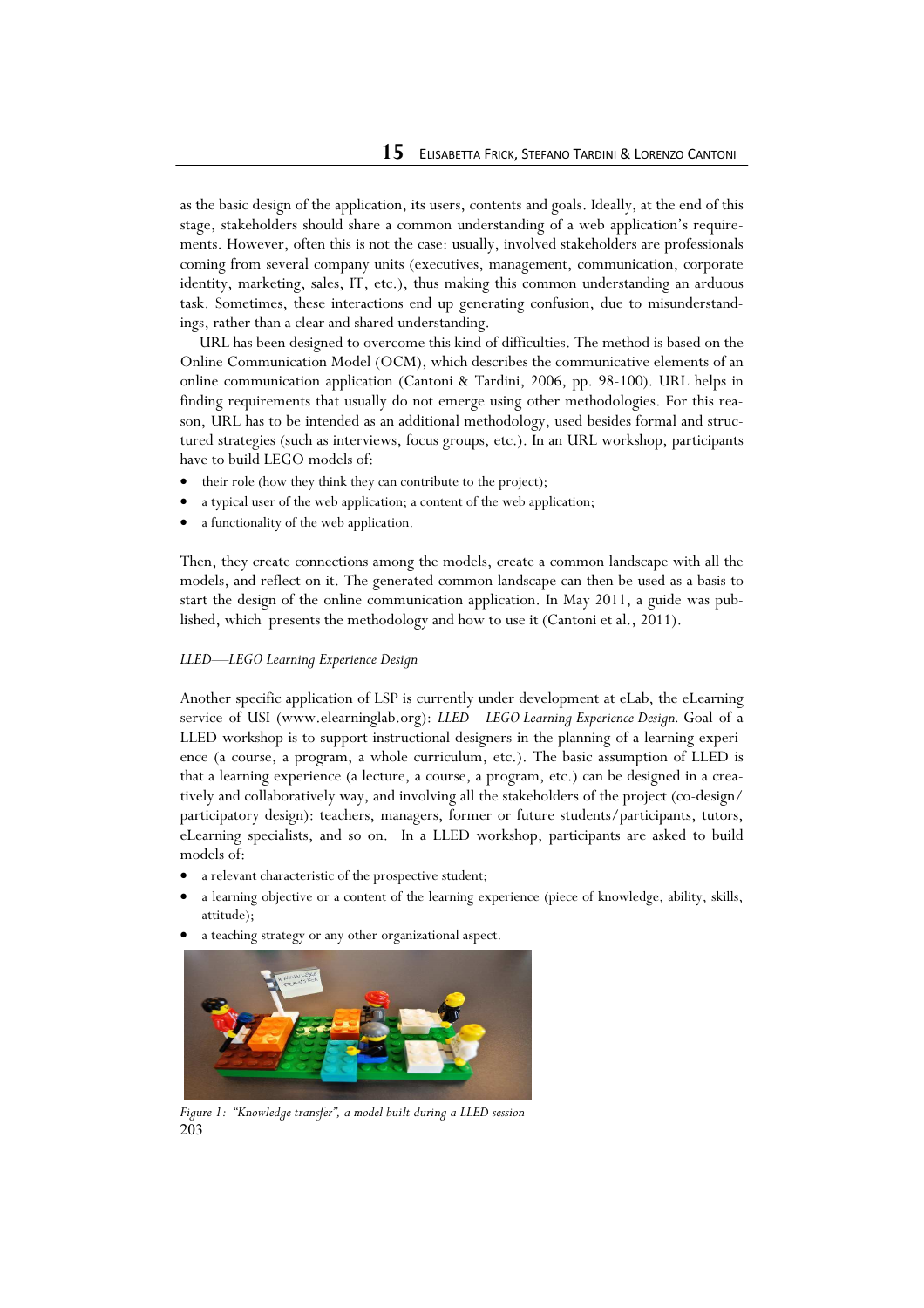The design of this application is currently underway, also thanks to the S-Play project. A LLED pilot workshop has been run in April 2014. Aim of the workshop is to redesign an existing professional training program for hoteliers and tourist operators.

# The S-Play project

S-Play - Lego Serious Play for SMEs (www.s-play.e), is a 2-years project funded by the European Union under the Lifelong Learning Program (LLP) – Leonardo da Vinci – Transfer of Innovation.

 S-Play involves six organizations from five EU countries representing Research & Development, Small and Medium Enterprises (SMEs), Education and the IT sector: University of Information Technology & Management of Rzeszow (Poland), Università della Svizzera italiana (USI, Lugano, Switzerland), Foundation for Research & Technology-Hellas (FORTH) in Greece, IHK-Projektgesellschaft mbH in Ostbrandenburg (Germany), University of Durham (United Kingdom), and Wirtualis Sp. z o. o. (Poland).

 The main goal of S-Play is to adapt the LSP applications developed at USI (URL and LLED) to the requirements of small and medium enterprises (SMEs), and to design new LSP applications for SMEs. The project has the following objectives:

- To adapt the LSP methods and LLED guidelines to the needs of SMEs.
- To raise awareness and popularize LSP methods among Vocational Education and Training (VET) organizations and trainers, business support organizations, associations of enterprises, etc.
- To raise the awareness of SMEs about the need to increase the competencies of owners and staff, which could be done through innovative and attractive approaches such as LSP.

The first achievement of the S-Play project is the state-of-the-art analysis about LSP in Europe, which includes a review of the scientific literature about LSP, a survey among LSP European facilitators and the publication of the White Paper (see below). The second main achievement is the design of four LSP workshops specific for SMEs. Each workshop has been thought for specific goals, which are:

- 1. Identifying training needs. Goal of this workshop is to help in identifying training needs of the employees of a SME.
- 2. Designing a training program. Goal of this workshop is to help understand how to develop a training program, which meets the training needs.
- 3. Reaching New Markets. Goal of this workshop is to help an SME to focus its strategy on reaching new markets.
- 4. Creating scope for innovation. Goal of this workshop is to help an SME to focus its strategy on creating environment to support innovation and increase innovation capability.

These four workshops are now being tested in all project partner' countries (Germany, Greece, Poland, Switzerland and United Kingdom). Workshops are running in national languages with a small group of participants of the same SME or with a cluster of different SMEs in the same business.

 The final product of S-Play will be an online tool for VET instructional designers or any other interested parties throughout Europe who would like to facilitate LSP workshops for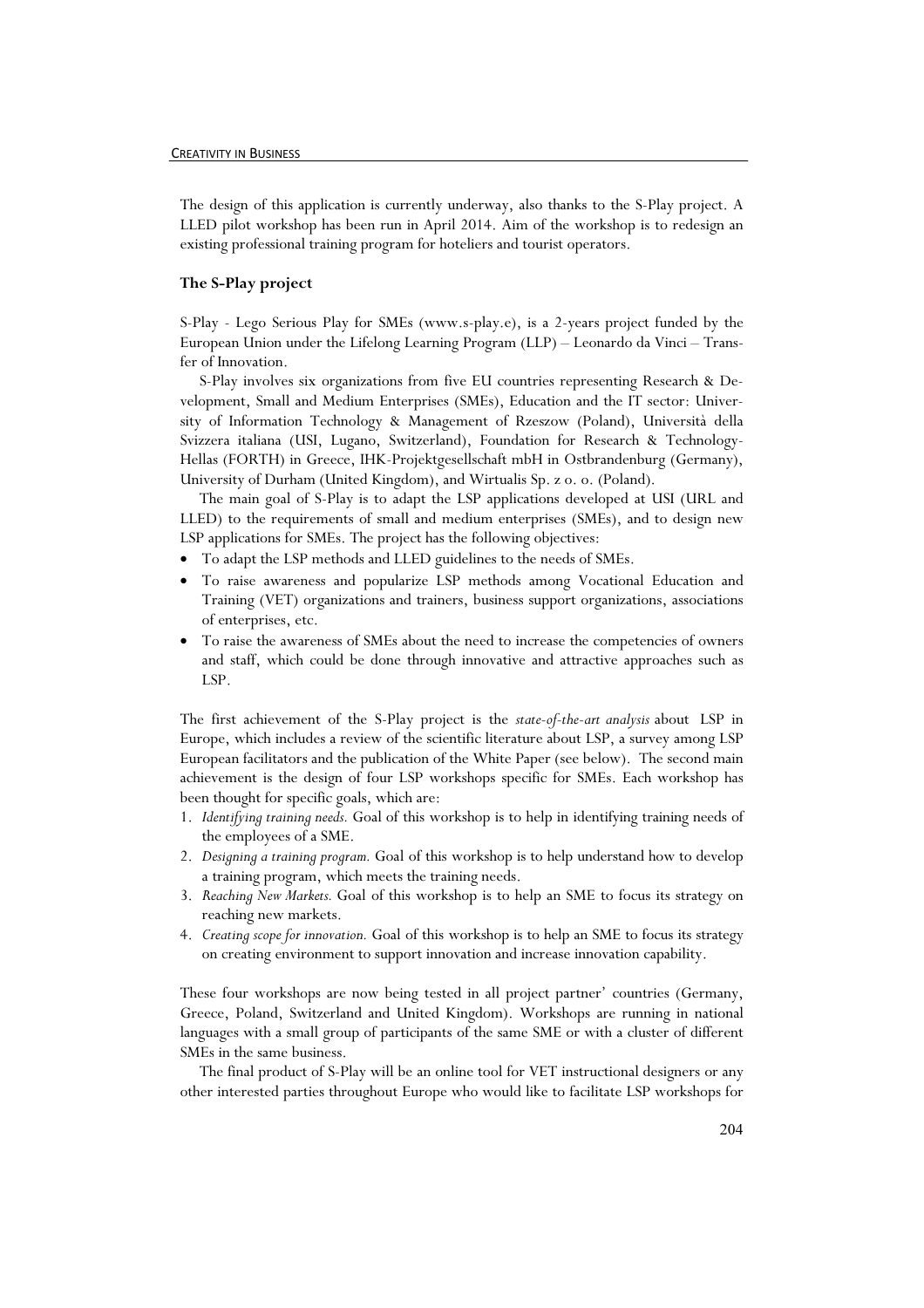small and medium enterprises. The online tool is intended to be a full package for facilitators containing:

- An introduction to the LSP methodology and its theoretical basis.
- A full description of the S-Play project and its goals.
- A presentation of the four LSP workshops for SMEs, their goals and a detailed roadmap for each of them. Some guidelines for the "skills building" phase.
- A practical checklist for the workshop preparation and for the preparation of the final report. A downloadable facilitators' handbook.

# Literature review

In the White Paper on LEGO<sup>®</sup> SERIOUS PLAY<sup>®</sup> – A state of the art of its applications in Europe (Frick, Tardini & Cantoni, 2013), a review of the scientific literature about LSP has been presented. Hereafter, a summarized version of this literature review is presented. People who are interested in the complete review and list of publications are invited to consult the White Paper and its references section.

 The official document about the LSP method is the "Open Source Introduction to LEGO SERIOUS PLAY", which is available on the Lego Serious Play websit under a Creative Commons license. This document, published in 2010, focuses on the basic principles and philosophy of LSP: the core process, the etiquette, the skills buildings, the metaphors, the role of the facilitator, etc. The document aims at presenting the methodology giving a general overview, but it does not provide a detailed roadmap for specific LSP applications. However, an example of how a workshop can be designed and structured is offered (pp. 36 -37).

 All the theories that are at the basis of LSP are presented in details in different publications of the Imagination Lab (www.imagilab.or). The Imagination Lab was an independent and non-profit research foundation based in Lausanne. It was founded by Johan Roos (one of the creators of LSP) in 2000 and was active until 2006. This Lab published a series of working paper and of short publications for practitioner reporting the finding of the Lasb's research about serious play in organizations.

 Other publications presenting the LSP methodology, its basic principles, its core process, the benefits, etc. have been published by Rasmussen (2006), Kristiansen et al. (2009), Schulz & Geithner (2011). Some publications present one or more use cases and concrete applications of LSP. LSP has been mainly used with several telecommunications companies (Bürgi et al., 2001; Jacobs & Statler, 2004; Oliver & Jacobs, 2004; Bürgi & Roos, 2003) and, specifically its application for the organizational identity, in different multinational companies (packaging, chemistry and software fields) (Oliver & Roos 2003, 2004). LSP has also been used in a Swiss bank (Jacobs & Heracleous, 2004), at the LEGO company (Roos et al., 2004) and within the NHS – National Health Service in United Kingdom (Swann, 2011).

 Finally, some use cases in the academic or research field are also available (Frick, Tardini & Cantoni, 2013, p.14). In these fields, LSP has been used to:

- articulate the learning autobiographies, current situations, orientations to learning, and aspirations of students;
- better understand the needs, interests and aptitudes of students as a starting point for designing personalized learning;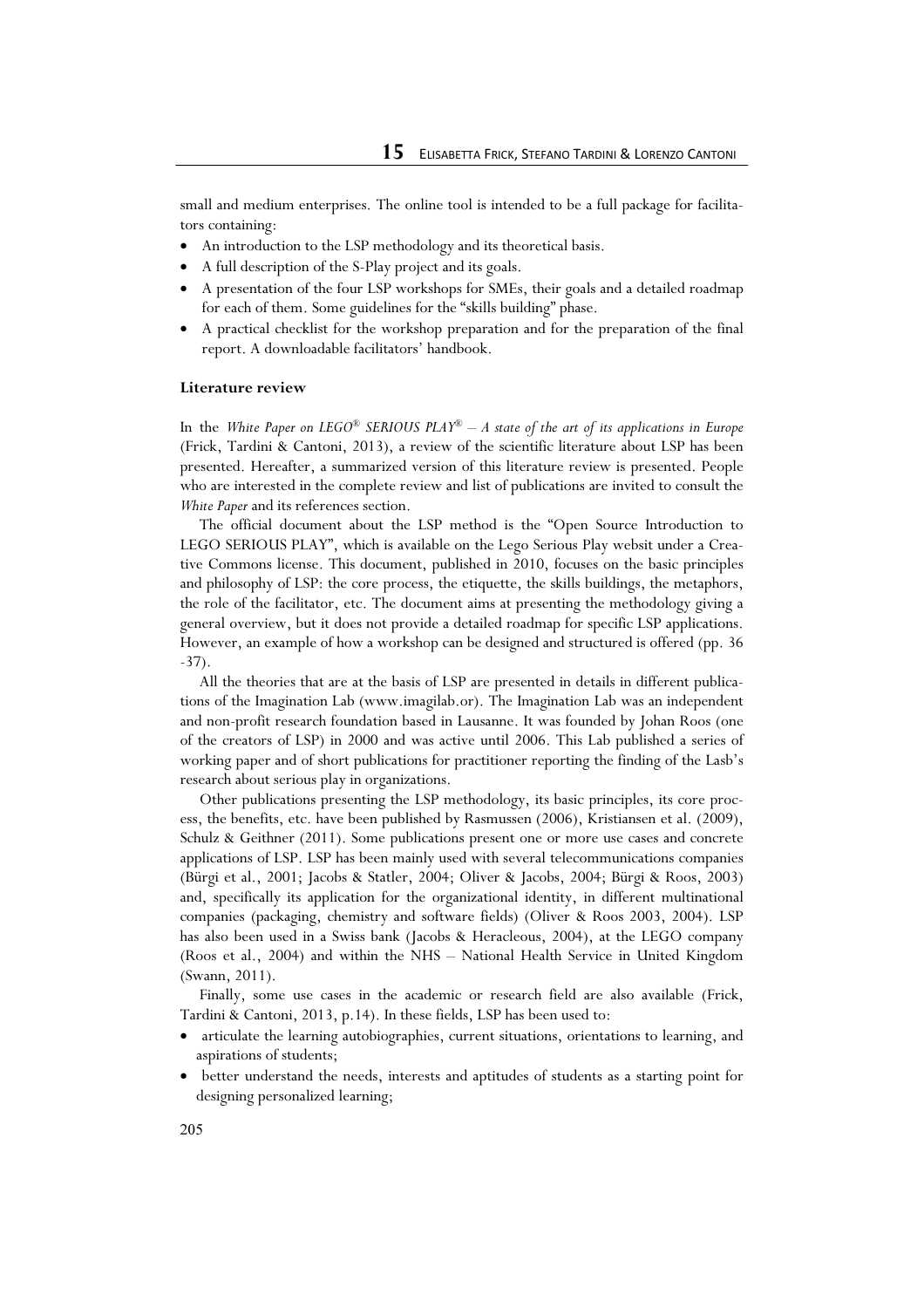#### CREATIVITY IN BUSINESS

- awaken students' creative energies and spur innovation;
- increase confidence of students in the ability to be creative;
- improve communication/collaboration and providing a new approach focused on idea generation and innovation;
- open a specific lecture (as an "ice-breaker" exercise in the classroom);
- build the students' view on their working place;
- better introduce new students or overseas students;
- explore research topics and methods.

# LSP in Europe

In May 2013, in the context of the S-Play project, a survey among LSP facilitators in Europe was run, in order to investigate how this methodology is used by them. Its results have been presented in details in the White Paper on Lego® Serious Play® – A state of the art of its applications in Europe (Frick, Tardini & Cantoni, 2013). The aim of the survey was to understand who are the European LSP practitioners, how and what they are using LSP for, and which LSP applications are most used. The survey was run through an online questionnaire, which received 84 full responses. Most of the respondents were from UK, Denmark, Germany and the Netherlands. The large majority (92.9%) of them own an official LSP trainer certificate, delivered by an LSP Master Trainer.

 The respondents were both independent workers (61.9%) and employed by a company (47.6%). Facilitators who declared to be employed in a company were asked to provide the company name: through this answer a list of 52 different European companies providing LSP services has been drawn up. When it comes to the use of LSP, 88.1% of respondents indicated that they use or have used the application Real Time Strategy, 77.4% Real Time Identity, 48.8% other applications (see Figure 2). "The high percentage of respondents who have indicated the alternative applications prove that the method in these last years has become more flexible and that many facilitators create their own customized LSP workshops" (Frick, Tardini & Cantoni, 2013, p.17).



Figure 2: LSP applications used

Among the "other modules" facilitators mentioned several personalized applications, such as workshops for team building and team development, for teaching /education, for research and projects, for coaching and for business models.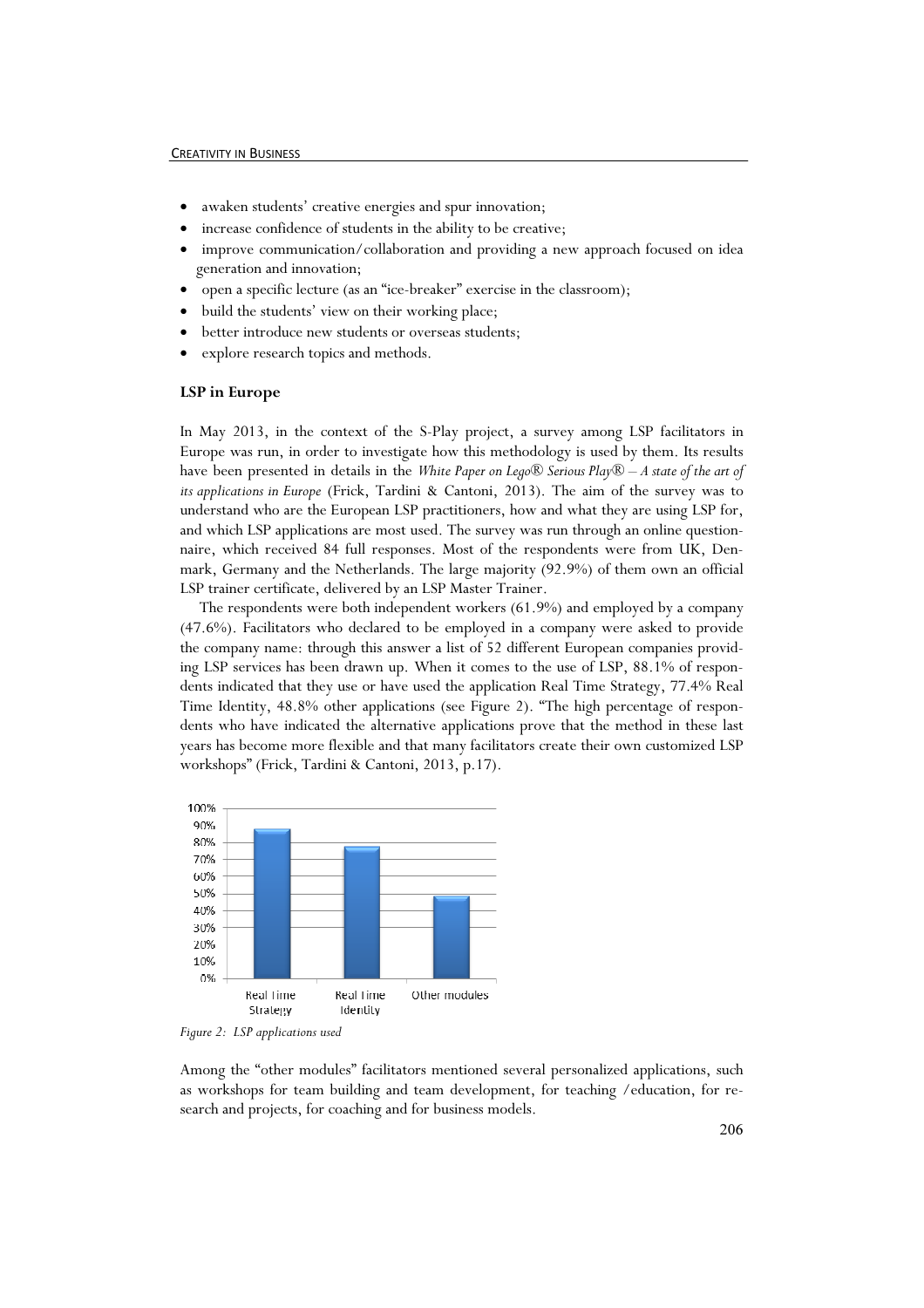Respondents were also asked to indicate which business sectors their clients come from. 60.7% of them have applied LSP in the educational field, 40.5% in the manufacturing field and 36.9% in the Public Administration. Among the other fields respondents mentioned: pharmaceuticals, universities, media, information & technology, design, entertainment, IT aviation, arts, non-profit organizations, life sciences, food industry, finance, banks. As for the size of client companies of European LSP facilitators, 65.5% of respondents work or have worked with large companies (more than 250 employees), 54.8% with medium ones (up to 250 employees), 51.2% with small companies (up to 50 employees), and 40.5% with micro-entities with 10 employees or less.

## Conclusions and further developments

Lego Serious Play is a powerful methodology, which helps in fostering creativity and innovation within companies. The use of LSP is spreading more and more. The survey run among European facilitators showed that LSP community is wide and active. However, LSP is not popular only in Europe: in recent years, the methodology is spreading very rapidly also in Latin America. A new survey will be run in the next months with Latin American LSP facilitators. Although LSP was originally designed for big companies, it has been found that some facilitators are already using it with SMEs. However, trying to establish some applications specifically for SMEs could increase its diffusion among them. The results of the pilot workshops that are being run in the S-Play project will help to establish such applications for SMEs.

# Authors' Brief Bios

Elisabetta Frick is a scientific collaborator at eLab, the eLearning laboratory of Università della Svizzera italiana (USI, Lugano, Switzerland). Elisabetta holds a Bachelor degree in Educational Sciences and Philosophy and a Master in Comparative and intercultural Education. In addition to the support and training activity for teachers and teaching assistants, she has been involved in several projects related to ICT in education. She contributed in instructional design activities for developing eLearning platforms and blended learning courses. Since 2011, she is interested in LEGO SERIOUS PLAY methodology. She collaborated in the writing of the URL (User Requirements with Lego) Manual and she obtained the official LSP certification in 2013.

Stefano Tardini is the executive director of eLab, the eLearning Lab of Università della Svizzera italiana (USI, Lugano, Switzerland). His research interests lie in the overlap between (ICT mediated) communication, eLearning, (online) communities, cultural semiotics and argumentation theory. In 2002, he discussed his Ph.D. thesis about the linguistic and semiotic aspects of virtual communities. From then on he developed his research in three overlapping directions: in the field of CMC (focusing mainly on a socio-historical approach to CMC), of eLearning and of online communities and social networks (elaborating a semiotic approach to online communities). He is a certified LEGO SERIOUS PLAY facilitator since 2013.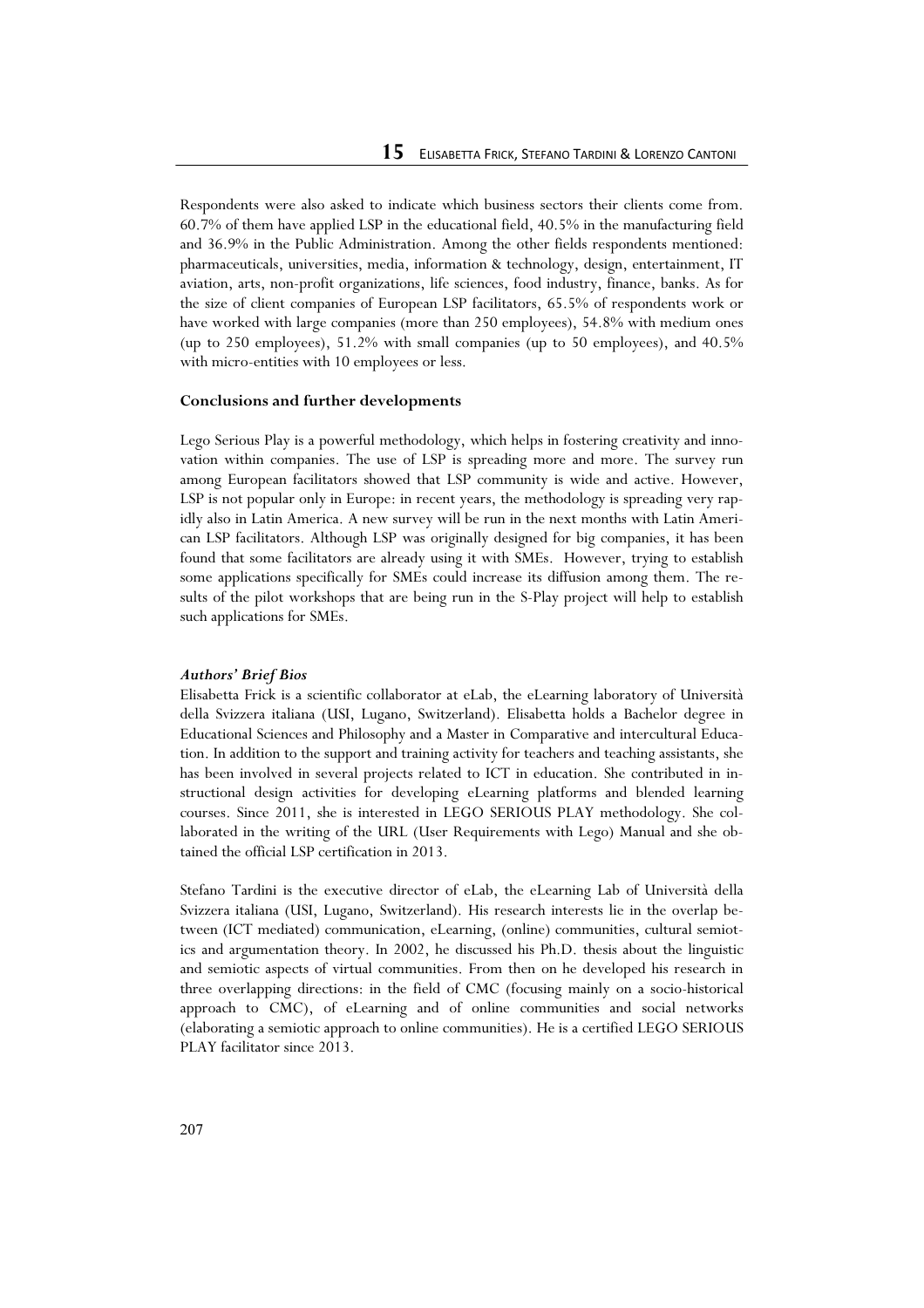Lorenzo Cantoni is full professor at the Università della Svizzera italiana (USI, Lugano, Switzerland), Faculty of Communication Sciences. He is Dean of the Faculty and director of the Institute for Communication Technologies. He is scientific director of the laboratories webatelier.net, NewMinE Lab: New Media in Education Lab, and eLab: eLearning Lab. His research interests are where communication, education and new media overlap, ranging from computer mediated communication to usability, from eLearning to eTourism, and from ICT4D to eGovernment. Lorenzo Cantoni is research professor at the Center for International Health Services Research & Policy, in the Washington State University. Prof. Cantoni is also director of the UNESCO Chair in ICT to develop and promote sustainable tourism in the World Heritage Sites at USI, and president of IFITT, International Federation for Information Technologies in Travel and Tourism.

# References

BÜRGI, P., ROOS, J., & JACOBS, C. (2001). From metaphor to practice. In the crafting of strategy. Working paper 9. Imagination Lab Foundation.

BÜRGI, P., & ROOS, J. (2003). Images of strategy. European Management Journal, 21(1), 69-78.

CANTONI, L. & TARDINI, S. (2006). Internet. London (UK) – New York (NY): Routledge.

CANTONI, L., MARCHIORI, E., FARÉ, M., BOTTURI, L., BOLCHINI, D. (2009a). A systematic methodology to use Lego bricks in web communication design. In: MEHLEN-BACHER, B., PROTOPSALTIS, A., WILLIAMS, A. & SLATTERY S. (eds.). Proceedings of the 27th ACM international Conference on Design of Communication held in Bloomington, Indiana, USA, October 5-7, 2009. (pp. 187-192). New York: SIGDOC.

CANTONI, L., BOTTURI, L., FARÉ, M., BOLCHINI, D. (2009b). Playful Holistic Support to HCI Requirements Using LEGO Bricks. In: KUROSU, M. (ed.). Human Centered Design, HCI (10) (pp. 844-853). Berlin Heidelberg: Springer-Verlag.

CANTONI, L., FARÉ, M. & FRICK, E. (2011). URL: User Requirements with Lego. [online] Available from: http://www.webatelier.net/url-user-requirements-with-leg

FRICK. E, TARDINI, S., & CANTONI, L. (2013). White Paper on Lego® Serious Play® – A state of the art of its applications in Europe. [online] Available from: www.s-play.eu/en/ news/70-s-play-white-paper-publishe

JACOBS, C., & STATLER, M. (2004). Towards a Technology of Foolishness. Developing scenarios through serious play. Working Paper 54. Zug (Switzerland): Imagination Lab Foundation.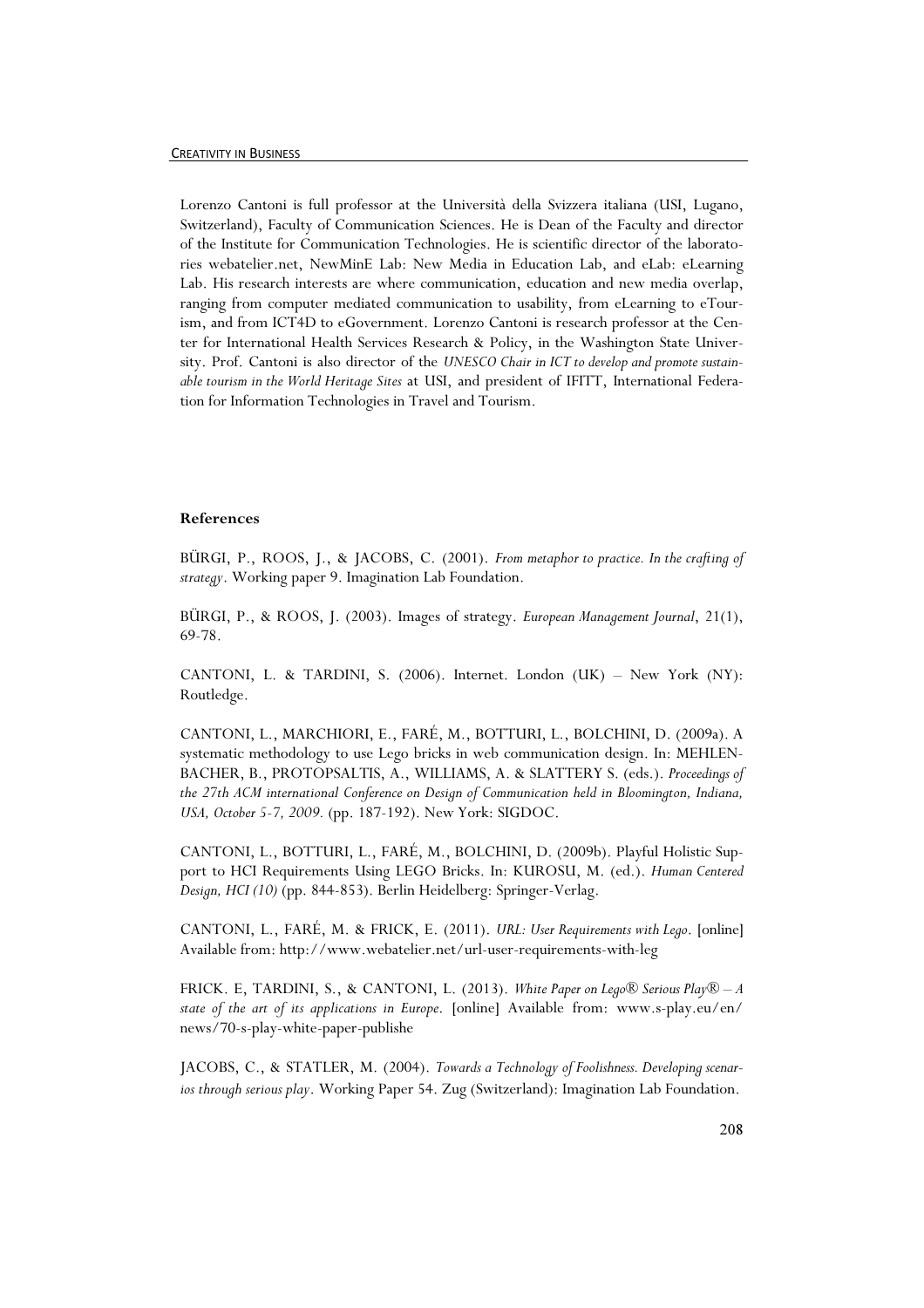JACOBS, C., & HERACLEOUS, L. T. (2004). Constructing shared understanding. The role of embodied metaphors in organization development. Working Paper 57. Zug (Switzerland): Imagination Lab Foundation.

KRISTIANSEN, P., HANSEN, P.H.K., & NIELSEN, L.M. (2009). Articulation of tacit and complex knowledge. In SCHÖNSLEBEN, P., VODICKA, M., SMEDS R., & OVE RIIS, J. (eds.). 13th International Workshop of the IFIP WG 5.7 SIG. Eidgenössische Technische Hochschule Zürich, Laboratorium für Lebensmittel-Verfahrenstechnik, 77-86. [online] Available from:https://wiki.aalto.fi/download/attachments/77110855L2\_Kristiansen\_ Hansen\_Nielsen\_2009.pd

CSIKSZENTMIHALYI, M (1975). Beyond Boredom and Anxiety. San Francisco, CA: Jossey-Bass.

OLIVER, D., & JACOBS, C. (2004). Developing guiding principles through dialogue. Working Paper 55. Zug (Switzerland): Imagination Lab Foundation. Open Source Introduction to Lego Serious Play. [online] Available from: http://seriousplay.com/19483/HOW%20TO% 20GET%20I

PAPERT, S. (1986). Constructionism: A New Opportunity for Elementary Science Education. Cambridge (Massachusetts): Massachusetts Institute of Technology, Media Laboratory, Epistemology and Learning Group.

PIAGET, J. (1936). La naissance de l'intelligence chez l'enfant. Paris: Delachaux & Niestlé.

RASMUSSEN, R. (2006). When you build in the world, you build in your mind. Design Management Review, 17(3), 56-63. [online] doi: 10.1111/j.1948-7169.2006.tb00053.x

RASMUSSEN CONSULTING (2012). The Science behind the LEGO SERIOUS PLAY method. [online] Available from: http://seriousplayground.squarespace.com/storage/The% 20Science%20Behind%20the%20LEGO%20SERIOUS%20PLAY%20Method.pd

ROOS, J., VICTOR, B., & STATLER, M. (2004). Playing seriously with Strategy. Long Range Planning Journal, 37, 549-568.

SCHULZ, K.P., & GEITHNER, S. (2011). The development of shared understandings and innovation through metaphorical methods such as LEGO Serious Play. International Conference on Organizational Learning, Knowledge and Capabilities (OLKC) (12-14 April 2011, Hull, UK). [online] Available from: http://www2.warwick.ac.uk/fac/soc/wbs/conf/olkc/ archive/olkc6/papers/id\_127.pd